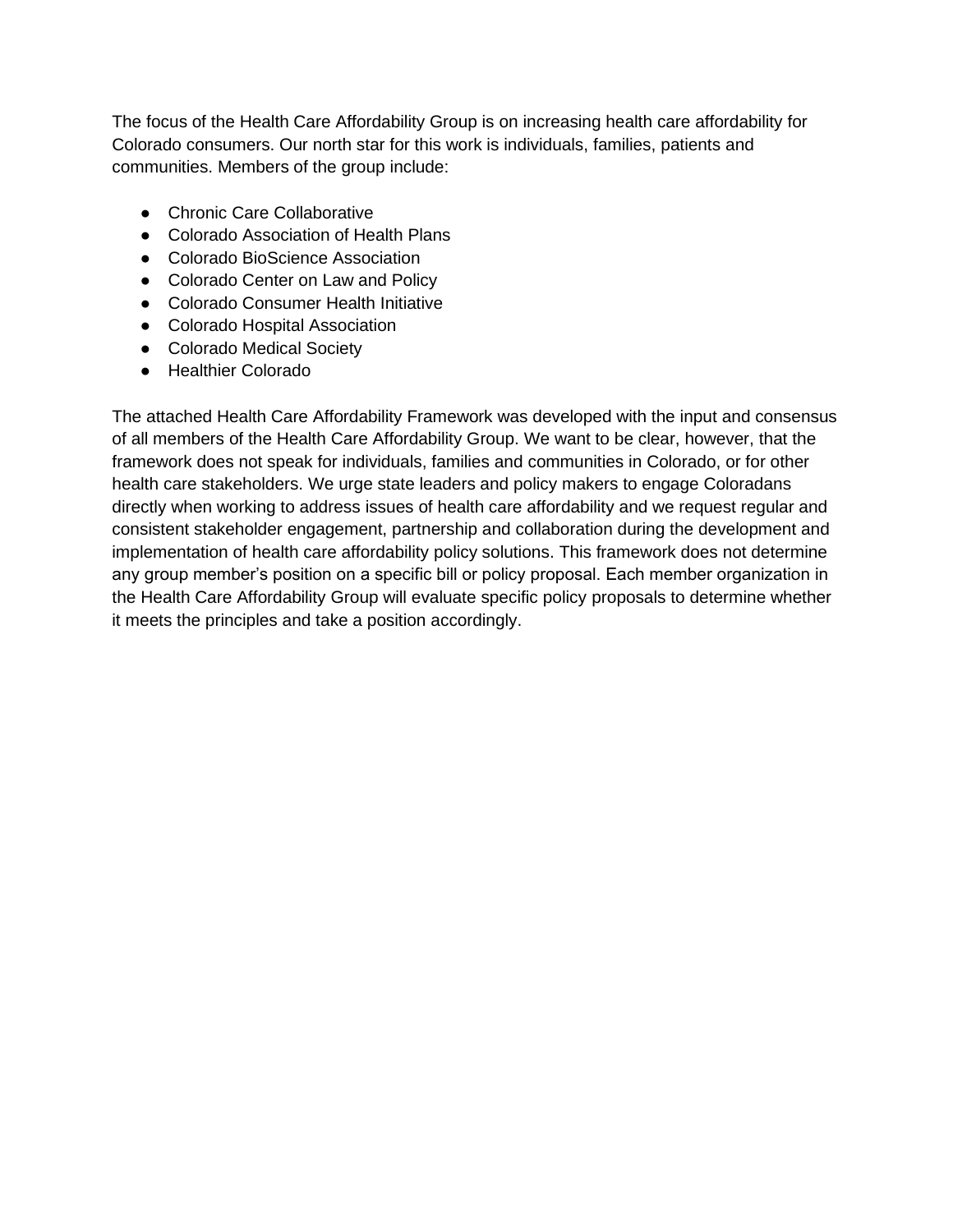## Health Care Affordability Framework

The Health Care Affordability Group<sup>1</sup> recognizes that health care affordability is a top concern for Coloradans, 58% of whom reported experiencing one or more healthcare affordability burdens in the prior 12 months.<sup>2</sup> In 2019, 18% of Coloradans reported problems paying or were unable to pay medical bills, and 33% of those families were unable to afford basic necessities like food, heat or rent as a consequence of problems paying medical bills.<sup>3</sup> 15% of Coloradans overall have medical debt in collection, and—due to structural barriers to health care and coverage—1 in 4 Coloradans living in communities of color have medical debt in collections.<sup>4</sup> Unfortunately, adults in worse health are more likely than others to have difficulty accessing medical care due to costs.<sup>5</sup>

To increase the affordability of health care for Colorado consumers, the group supports the adoption of affordability policy solutions that align with the key principles outlined below. The group also recommends Colorado establish a health care affordability standard<sup>6</sup> to measure the impact of affordability policy solutions on increasing health care affordability for all Coloradans, and to avoid unintended consequences of policy ideas.

Affordability policy solutions should:

- Work to ensure individuals and families are able to get the care they need without unreasonable cost or administrative barriers, with particular attention to the uninsured and underinsured populations.
- Be developed with the engagement of individuals, families and communities from diverse backgrounds.
- Advance health equity and align with the principles of the Triple Aim: lower cost, better quality, and improved outcomes.
- Recognize the role of consumers and consumer information and choice in health care.

<sup>&</sup>lt;sup>1</sup>Members include: Colorado Consumer Health Initiative, Colorado Hospital Association, Healthier Colorado, Colorado Medical Society, Colorado Center on Law and Policy, Colorado Association of Health Plans, Colorado Chronic Care Collaborative and Colorado Bioscience Association.

<sup>&</sup>lt;sup>2</sup> [Altarum Healthcare Value Hub,](https://healthcarevaluehub.org/affordability-scorecard/colorado?select-state=https%3A%2F%2Fhealthcarevaluehub.org%2Faffordability-scorecard%2Fcolorado) a nonprofit organization supported by the Robert Wood Johnson Foundation with the mission of creating a better, more sustainable future for all Americans by applying research-based and field-tested solutions that transform our systems of health and healthcare. Altarum's Consumer Healthcare Experience State Survey (CHESS) surveyed 970 Colorado adults from December 20, 2018 to January 2, 2019.

<sup>3</sup> [2019 Colorado Health Access Survey:](https://www.coloradohealthinstitute.org/research/CHAS) Progress in Peril, Colorado Health Institute

<sup>4</sup>[Debt in America: An Interactive Map,](https://apps.urban.org/features/debt-interactive-map/?type=overall&variable=pct_w_medical_debt_in_collections) 2019

<sup>5</sup> [What is "affordable" health care,](https://ldi.upenn.edu/sites/default/files/pdf/Penn%20LDI%20and%20USofC%20Affordability%20Issue%20Brief_Final.pdf) United States of Care, 2019

 $6$  A health care affordability standard is an analytic tool used to measure and understand the potential for policy effectiveness, to inform policy making to maximize positive impact, and to avoid unintended consequences of proposed ideas. [State Efforts to Standardize Consumer Affordability,](https://unitedstatesofcare.org/wp-content/uploads/2019/11/USoC_AffordabilityStandard_Briefing.pdf) United States of Care, 2019